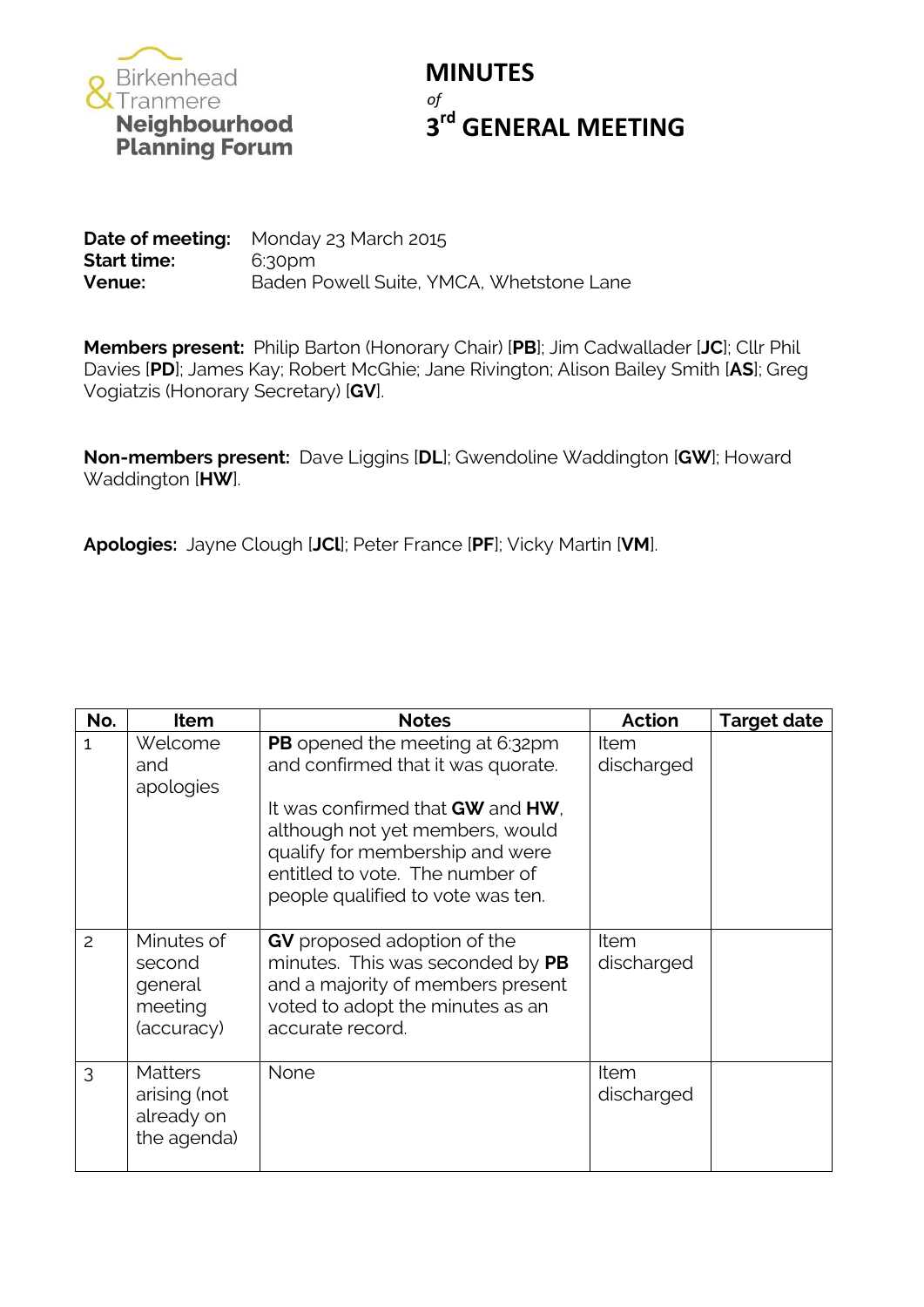| No.            | Item                              | <b>Notes</b>                                                                                                                                                                                                                                                                                                                                                                                                                                                                                                                           | <b>Action</b>      | <b>Target date</b> |
|----------------|-----------------------------------|----------------------------------------------------------------------------------------------------------------------------------------------------------------------------------------------------------------------------------------------------------------------------------------------------------------------------------------------------------------------------------------------------------------------------------------------------------------------------------------------------------------------------------------|--------------------|--------------------|
| $\overline{4}$ | Branding:<br>selection of<br>logo | PB explained that the three logos<br>(i.e. "cranes", "hump" and "tree")<br>developed by our consultant, Brand,<br>had been circulated to members by<br>e-mail and a hard copy had been<br>sent to members without e-mail.                                                                                                                                                                                                                                                                                                              | Item<br>discharged |                    |
|                |                                   | <b>GV</b> opined that the three logos<br>represent an accurate distillation of<br>the work completed at the branding<br>workshop held on 16 February 2015.                                                                                                                                                                                                                                                                                                                                                                             |                    |                    |
|                |                                   | <b>PB</b> advised that public consultation<br>had been undertaken on 7 March<br>2015 at the Wirral History & Heritage<br>Fair and on 13 March 2015, prior to<br>the surgery of The Rt Hon Frank<br>Field DL MP - both at Birkenhead<br>Town Hall - and online via Facebook.<br>Another three public venues either<br>refused or neglected to place the<br>logos on public display. The votes<br>of Forum members who had given<br>their apologies (JCI, PF and VM)<br>were added to those of the public,<br>with the following result: |                    |                    |
|                |                                   | Cranes: 7<br><b>Hump: 10</b><br><b>Tree: 10</b>                                                                                                                                                                                                                                                                                                                                                                                                                                                                                        |                    |                    |
|                |                                   | The logos were displayed on boards<br>and PB invited members to remind<br>themselves of the three designs<br>prior to the vote taking place.                                                                                                                                                                                                                                                                                                                                                                                           |                    |                    |
|                |                                   | <b>PB</b> opined that the Forum might use<br>all three logos for different purposes<br>and this suggestion received some<br>support.                                                                                                                                                                                                                                                                                                                                                                                                   |                    |                    |
|                |                                   | However, AS, who has professional<br>expertise in this area, warned that<br>this could lead to "brand confusion".<br>Therefore it was agreed (informally)<br>that only one logo should be chosen<br>for use.                                                                                                                                                                                                                                                                                                                           |                    |                    |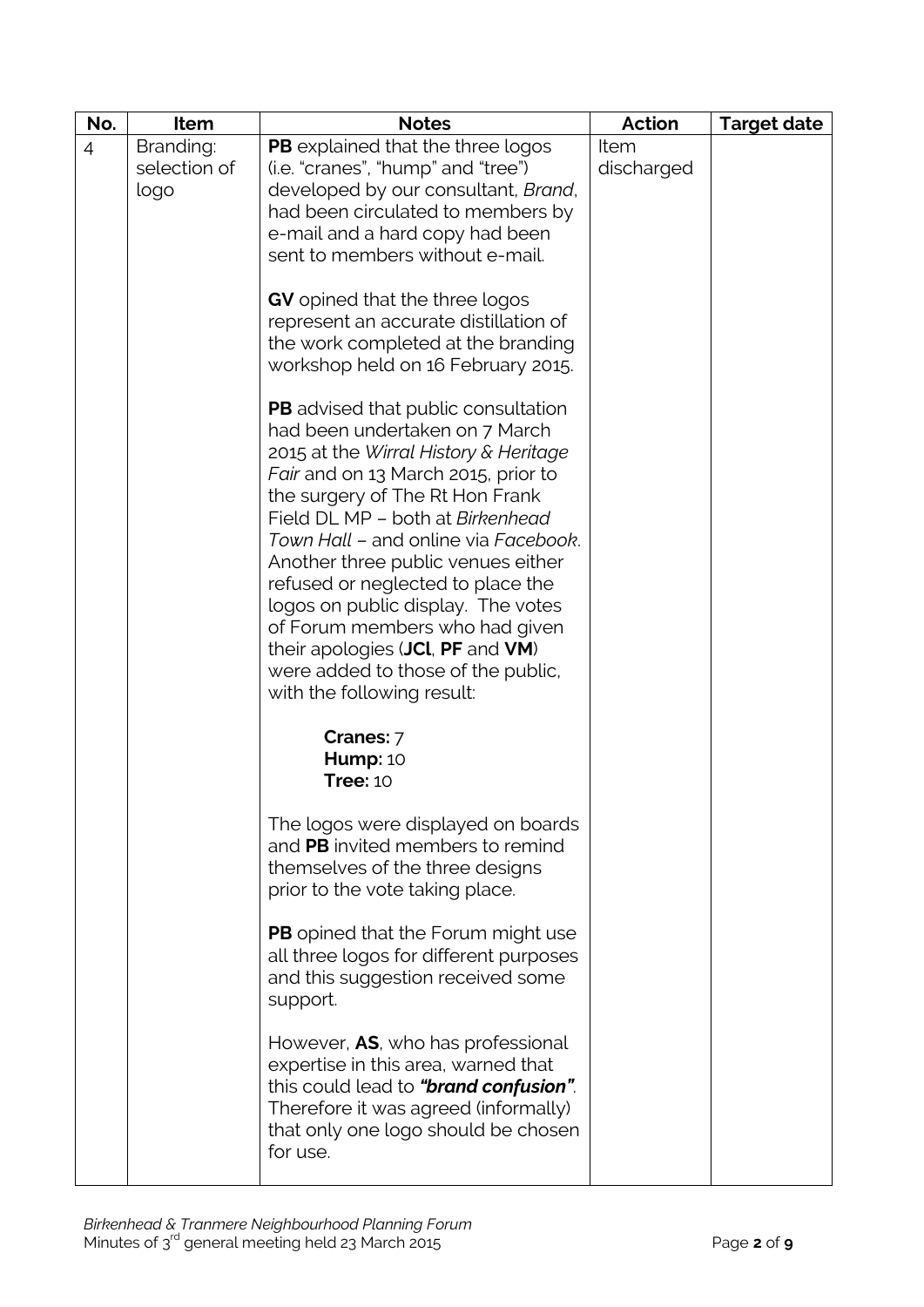| No.            | Item         | <b>Notes</b>                                                             | <b>Action</b> | <b>Target date</b> |
|----------------|--------------|--------------------------------------------------------------------------|---------------|--------------------|
| $\overline{4}$ | Branding:    | Members then voted. The votes of                                         | Item          |                    |
|                | selection of | members present were as follows:                                         | discharged    |                    |
|                | logo         |                                                                          |               |                    |
|                | [continued]  | Cranes: 0                                                                |               |                    |
|                |              | Hump: $5$                                                                |               |                    |
|                |              | Tree: $5$                                                                |               |                    |
|                |              |                                                                          |               |                    |
|                |              | Adding these votes to those of                                           |               |                    |
|                |              | members not present and the public                                       |               |                    |
|                |              | gave the following cumulative result:                                    |               |                    |
|                |              |                                                                          |               |                    |
|                |              | Cranes: 7                                                                |               |                    |
|                |              | <b>Hump: 15</b>                                                          |               |                    |
|                |              | Tree: $15$                                                               |               |                    |
|                |              | As the vote was still tied, it was                                       |               |                    |
|                |              | necessary for PB to use his casting                                      |               |                    |
|                |              | vote, as permitted by <b>Clause 8l)</b> of                               |               |                    |
|                |              | the Forum's constitution. This                                           |               |                    |
|                |              | achieved the following final result:                                     |               |                    |
|                |              |                                                                          |               |                    |
|                |              | Cranes: 7                                                                |               |                    |
|                |              | <b>Hump: 16</b>                                                          |               |                    |
|                |              | Tree: $15$                                                               |               |                    |
|                |              |                                                                          |               |                    |
|                |              | The hump design has therefore                                            |               |                    |
|                |              | been selected as the Forum's logo.                                       |               |                    |
|                |              |                                                                          |               |                    |
|                |              |                                                                          |               |                    |
|                |              | <i>Brand</i> said the hump: 'is a very                                   |               |                    |
|                |              | loose graphical representation of                                        |               |                    |
|                |              | Birkenhead/Tranmere as a centre                                          |               |                    |
|                |              | for people. How do people get to                                         |               |                    |
|                |              | Birkenhead? By bridges, a tunnel,                                        |               |                    |
|                |              | the river and roads. The hump also<br>represents the lower land level at |               |                    |
|                |              | <b>Birkenhead contrasted with the</b>                                    |               |                    |
|                |              | higher levels further up the hill.'                                      |               |                    |
|                |              |                                                                          |               |                    |
|                |              | As for the colours, <i>Brand</i> said: "The                              |               |                    |
|                |              | branding workshop revealed grey                                          |               |                    |
|                |              | and yellow as two key colours                                            |               |                    |
|                |              | closely identifiable with the area.                                      |               |                    |
|                |              | Grey and yellow are colours seen in                                      |               |                    |
|                |              | the shipyards and yellow is the                                          |               |                    |
|                |              | colour of the sandstone indigenous                                       |               |                    |
|                |              | to the area."                                                            |               |                    |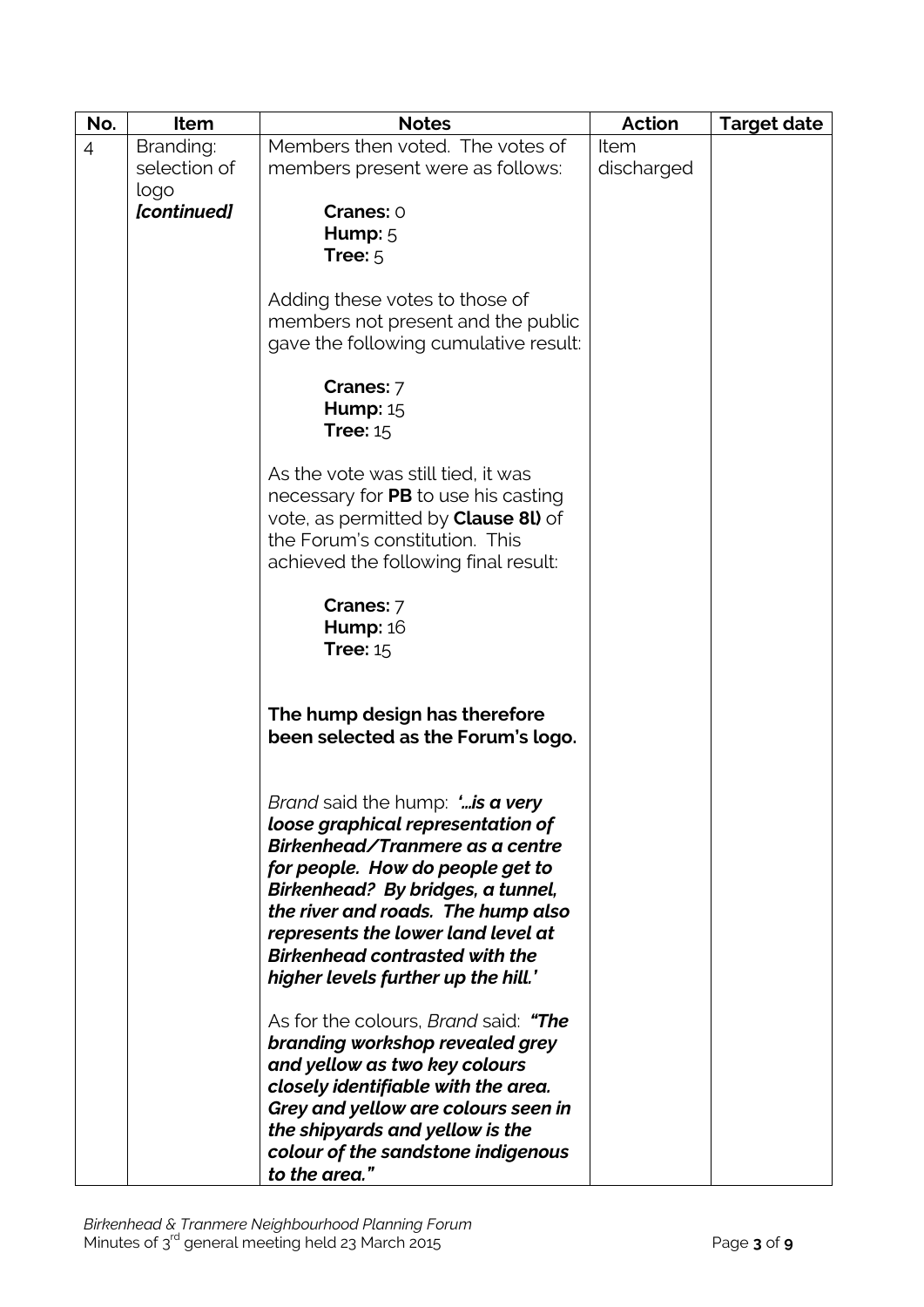| No.            | Item                                             | <b>Notes</b>                                                                                                                                                                                                                                                                                                                                                                                                                                                                                                                                                                                                                                                                                                                                                                                                                                                                                                                                                                      | <b>Action</b>      | <b>Target date</b> |
|----------------|--------------------------------------------------|-----------------------------------------------------------------------------------------------------------------------------------------------------------------------------------------------------------------------------------------------------------------------------------------------------------------------------------------------------------------------------------------------------------------------------------------------------------------------------------------------------------------------------------------------------------------------------------------------------------------------------------------------------------------------------------------------------------------------------------------------------------------------------------------------------------------------------------------------------------------------------------------------------------------------------------------------------------------------------------|--------------------|--------------------|
| $\overline{4}$ | Branding:<br>selection of<br>logo<br>[continued] | Concerning the font, Brand said:<br>'We have selected a modern<br>typeface (Raleway) for the logos to<br>represent the forward thinking<br>aspect of the Forum. We thought<br>anything that looked too dated<br>would have been inappropriate.'                                                                                                                                                                                                                                                                                                                                                                                                                                                                                                                                                                                                                                                                                                                                   | Item<br>discharged |                    |
| 5              | Designation<br>application                       | <b>PB</b> explained that the Forum's<br>application to designate: $\triangleleft$ ) the<br>neighbourhood development plan<br>(NDP) area, $^1$ and 2) the Forum as a<br>"qualifying body" for the preparation<br>of a NDP, <sup>2</sup> was formally lodged with<br>the Council on 9 March 2015.<br><b>PB</b> was unsure of the precise<br>Council procedures. PD helpfully<br>explained that the application was<br>reported to Cllr Pat Hackett [PH],<br>who is the Cabinet Member for<br>Economy. PH will publish a report<br>recommending the application's<br>approval or refusal. Then there is a<br>15-day 'call-in period'. Assuming the<br>decision is not called in (PD said the<br>application is considered to be<br>uncontroversial), the Forum's<br>proposals will then be subject to a<br>6-week long public consultation<br>process. <sup>3</sup><br><b>UPDATE (25 March 2015): At the</b><br>time of writing, the application is still<br>being considered by PH. | Wirral<br>Council  |                    |
| 6              | Planned<br>actions                               | PB advised that there is little point<br>pressing ahead with promotion of<br>the Forum until the designation<br>application is decided. To do so<br>would risk destroying public<br>confidence in the Forum if the<br>application were to fail or be called<br>in. However, money has been set                                                                                                                                                                                                                                                                                                                                                                                                                                                                                                                                                                                                                                                                                    |                    |                    |

<sup>—&</sup>lt;br><sup>1</sup> Regulation 5 of *The Neighbourhood Planning (General) Regulations 2012*<br><sup>2</sup> Regulation 8 of *The Neighbourhood Planning (General) Regulations 2012*<br><sup>3</sup> Regulations 6 and 9 of *The Neighbourhood Planning (General) Reg*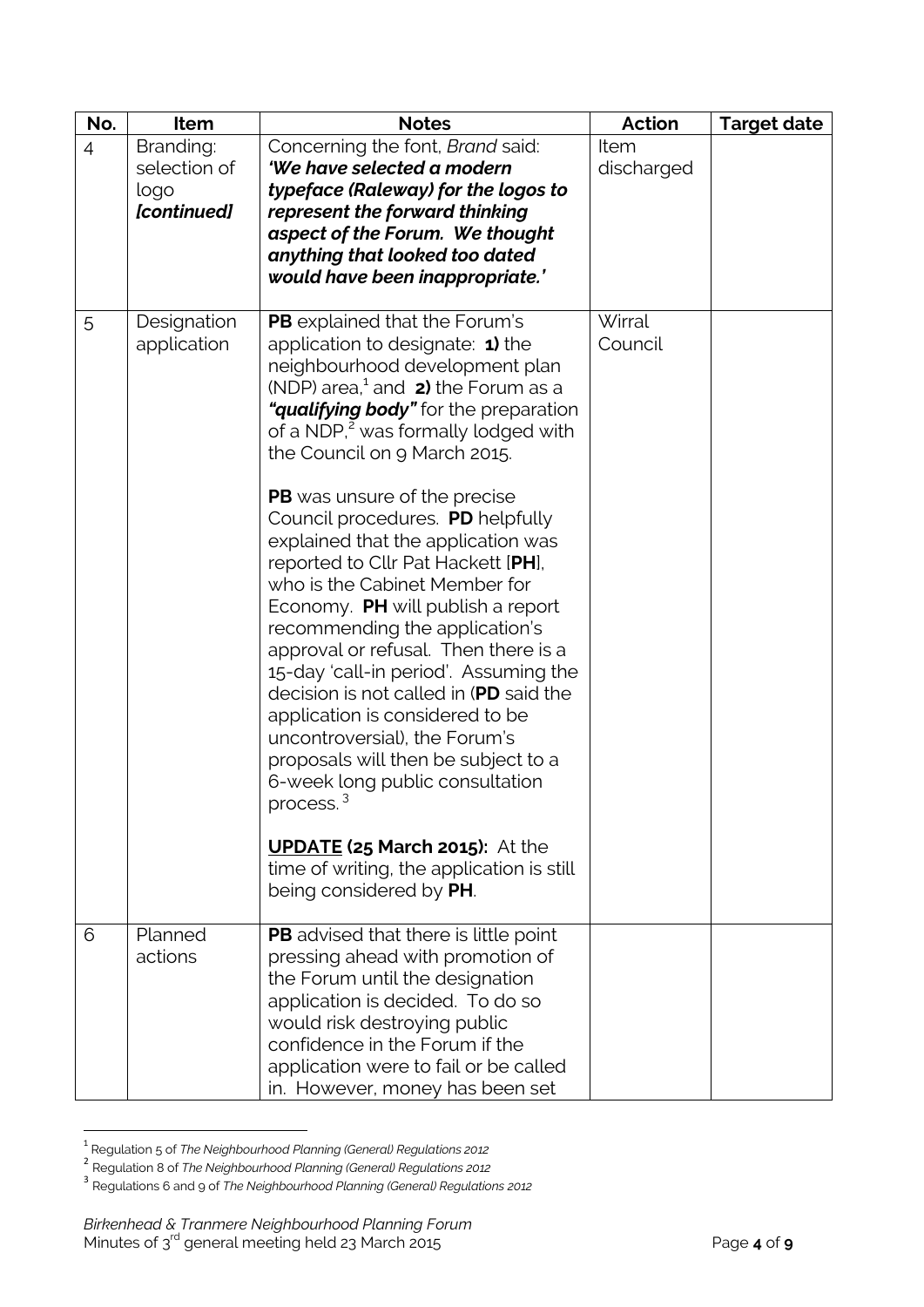| No.            | Item        | <b>Notes</b>                                                        | <b>Action</b> | <b>Target date</b> |
|----------------|-------------|---------------------------------------------------------------------|---------------|--------------------|
| 6              | Planned     | aside for a leaflet campaign to                                     |               |                    |
|                | actions     | coincide with the launch of the                                     |               |                    |
|                | [continued] | Forum's website.                                                    |               |                    |
|                |             | <b>PB</b> reminded all in attendance that                           | All           | As soon as         |
|                |             | we still need to find a suitably                                    | members       | possible           |
|                |             | qualified Treasurer.                                                |               |                    |
|                |             |                                                                     |               |                    |
| $\overline{7}$ | Any other   | 7.1. Birkenhead Business                                            | <b>PB</b>     | Ongoing            |
|                | business    | <b>Improvement District [BBID] launch</b>                           |               |                    |
|                |             |                                                                     |               |                    |
|                |             | <b>PB</b> announced that he would be                                |               |                    |
|                |             | attending this event in his private                                 |               |                    |
|                |             | capacity as a member of the Wirral                                  |               |                    |
|                |             | Chamber of Commerce [WCC]. The                                      |               |                    |
|                |             | event took place from 9:30am to                                     |               |                    |
|                |             | 11:00am on Wednesday 24 March                                       |               |                    |
|                |             | 2015 at The Lauries Centre.                                         |               |                    |
|                |             | Contact has already been made with                                  |               |                    |
|                |             | Carl Critchlow [CC] who will be                                     |               |                    |
|                |             | administering <b>BBID</b> on behalf of                              |               |                    |
|                |             | <b>WCC. CC</b> has expressed an interest                            |               |                    |
|                |             | in working with the Forum on issues                                 |               |                    |
|                |             | of mutual concern. PB will continue                                 |               |                    |
|                |             | to foster a constructive working                                    |               |                    |
|                |             | relationship with <b>BBID</b> .                                     |               |                    |
|                |             |                                                                     |               |                    |
|                |             | <b>UPDATE (25 March 2015):</b> This was                             |               |                    |
|                |             | actually a launch of consultation                                   |               |                    |
|                |             | with businesses. The precise area to                                |               |                    |
|                |             | be covered by <b>BBID</b> has not yet                               |               |                    |
|                |             | been decided, which worried some                                    |               |                    |
|                |             | business owners from Grange Road                                    |               |                    |
|                |             | West. Moreover, small businesses                                    |               |                    |
|                |             | that benefit from full Business Rates                               |               |                    |
|                |             | Relief (perhaps as many as 300 of<br>the 650 businesses in the town |               |                    |
|                |             | centre) would not get a vote. Some                                  |               |                    |
|                |             | owners of small businesses voiced                                   |               |                    |
|                |             | their disquiet publicly during the                                  |               |                    |
|                |             | event. PB spoke with the most vocal                                 |               |                    |
|                |             | of these and invited him to become                                  |               |                    |
|                |             | a member of the Forum. There may                                    |               |                    |
|                |             | be a role for the Forum in working                                  |               |                    |
|                |             | with businesses that will not have a                                |               |                    |
|                |             | vote as part of <b>BBID</b> but would                               |               |                    |
|                |             | qualify to vote upon NDP policies.                                  |               |                    |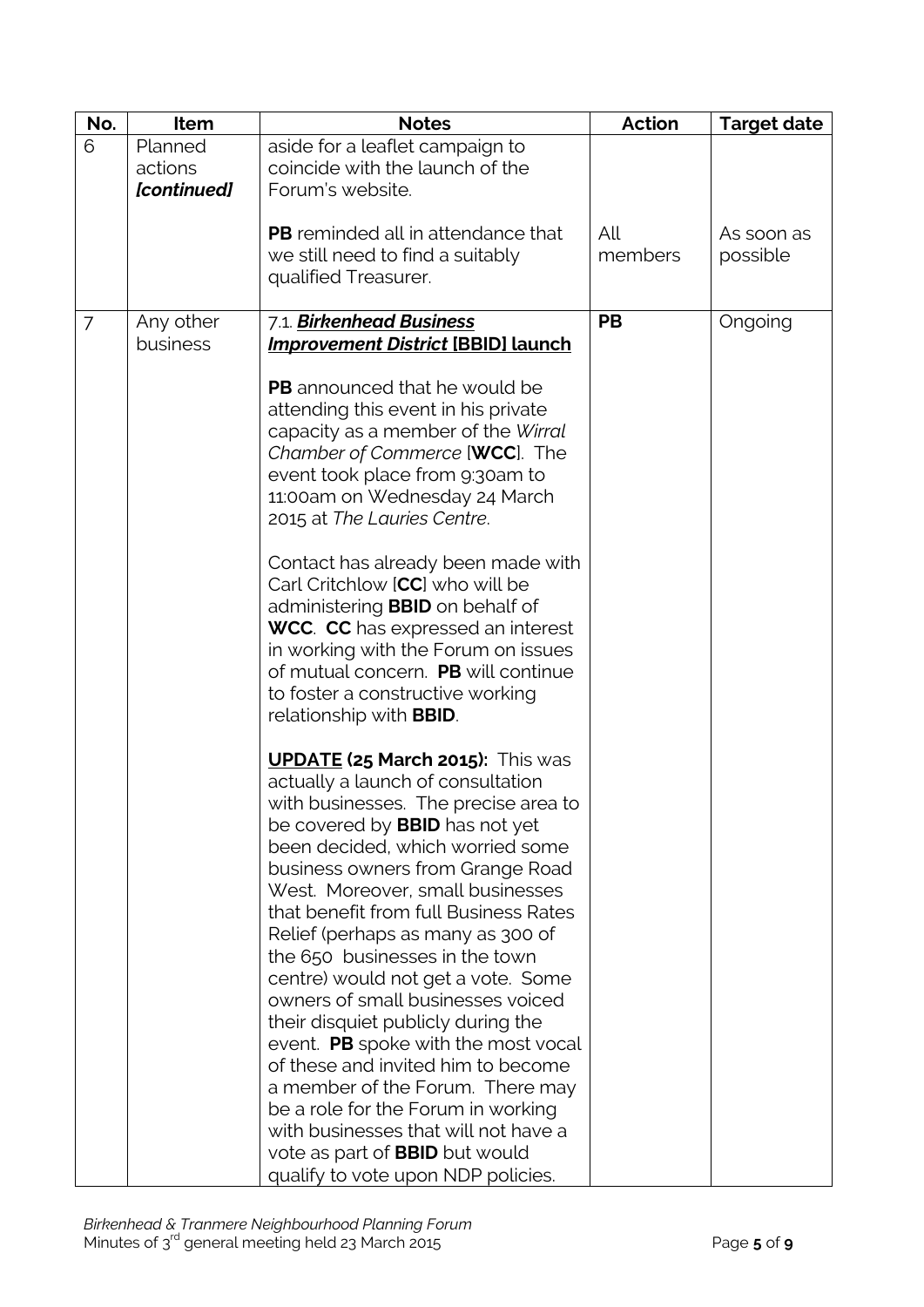| No.            | Item        | <b>Notes</b>                                       | <b>Action</b> | <b>Target date</b> |
|----------------|-------------|----------------------------------------------------|---------------|--------------------|
| $\overline{7}$ | Any other   | 7.2. Financial report                              |               |                    |
|                | business    |                                                    |               |                    |
|                | [continued] | <b>£600.00</b> paid to <i>BPUD Limited</i> for its |               |                    |
|                |             | work preparing the Forum's                         |               |                    |
|                |             | designation application letter.                    |               |                    |
|                |             |                                                    |               |                    |
|                |             | <b>£97.50</b> paid for room hire at the            |               |                    |
|                |             | YMCA and St Catherine's Community                  |               |                    |
|                |             | Centre.                                            |               |                    |
|                |             |                                                    |               |                    |
|                |             | <b>£210.00</b> paid to ACE Audio Visual Ltd        |               |                    |
|                |             | for the electronic voting system and               |               |                    |
|                |             | technical support used at the                      |               |                    |
|                |             | Forum's second general meeting.                    |               |                    |
|                |             |                                                    |               |                    |
|                |             | The Community Development                          |               |                    |
|                |             | Foundation (CDF) administers                       |               |                    |
|                |             | neighbourhood planning grants on                   |               |                    |
|                |             | behalf of the Department for                       |               |                    |
|                |             | <b>Communities and Local Government</b>            |               |                    |
|                |             | (DCLG). CDF duplicated payment of                  |               |                    |
|                |             | our bridging grant (£5,250.00) and                 |               |                    |
|                |             | <b>PB</b> received an unsigned letter by e-        |               |                    |
|                |             | mail instructing the Forum to repay                |               |                    |
|                |             | the duplicate amount into a CDF                    |               |                    |
|                |             | bank account. PB repaid the money                  |               |                    |
|                |             | but was suspicious and reported the                |               |                    |
|                |             | matter to the National Audit Office                |               |                    |
|                |             | (NAO). The NAO responded, in a                     |               |                    |
|                |             | letter dated 17 March 2015, that this              |               |                    |
|                |             | overpayment was one of eleven                      |               |                    |
|                |             | such irregularities in January 2015                |               |                    |
|                |             | alone - all of which were attributed               |               |                    |
|                |             | to "human error". The CDF has                      |               |                    |
|                |             | conducted an internal investigation                |               |                    |
|                |             | and the <b>NAO</b> has been assured that           |               |                    |
|                |             | "additional controls are now in                    |               |                    |
|                |             | placeto prevent this recurring". For               |               |                    |
|                |             | its part, the DCLG "will also monitor              |               |                    |
|                |             | <i>future grants more closely".</i> Both           |               |                    |
|                |             | the DCLG and the CDF agreed with                   |               |                    |
|                |             | <b>PB</b> that the unsigned e-mailed letter        |               |                    |
|                |             | he had received "was not to an                     |               |                    |
|                |             | appropriate standard" and the NAO                  |               |                    |
|                |             | letter states that CDF has "agreed to              |               |                    |
|                |             | use their full letter template in                  |               |                    |
|                |             | future and that such letters will be               |               |                    |
|                |             | signed".                                           |               |                    |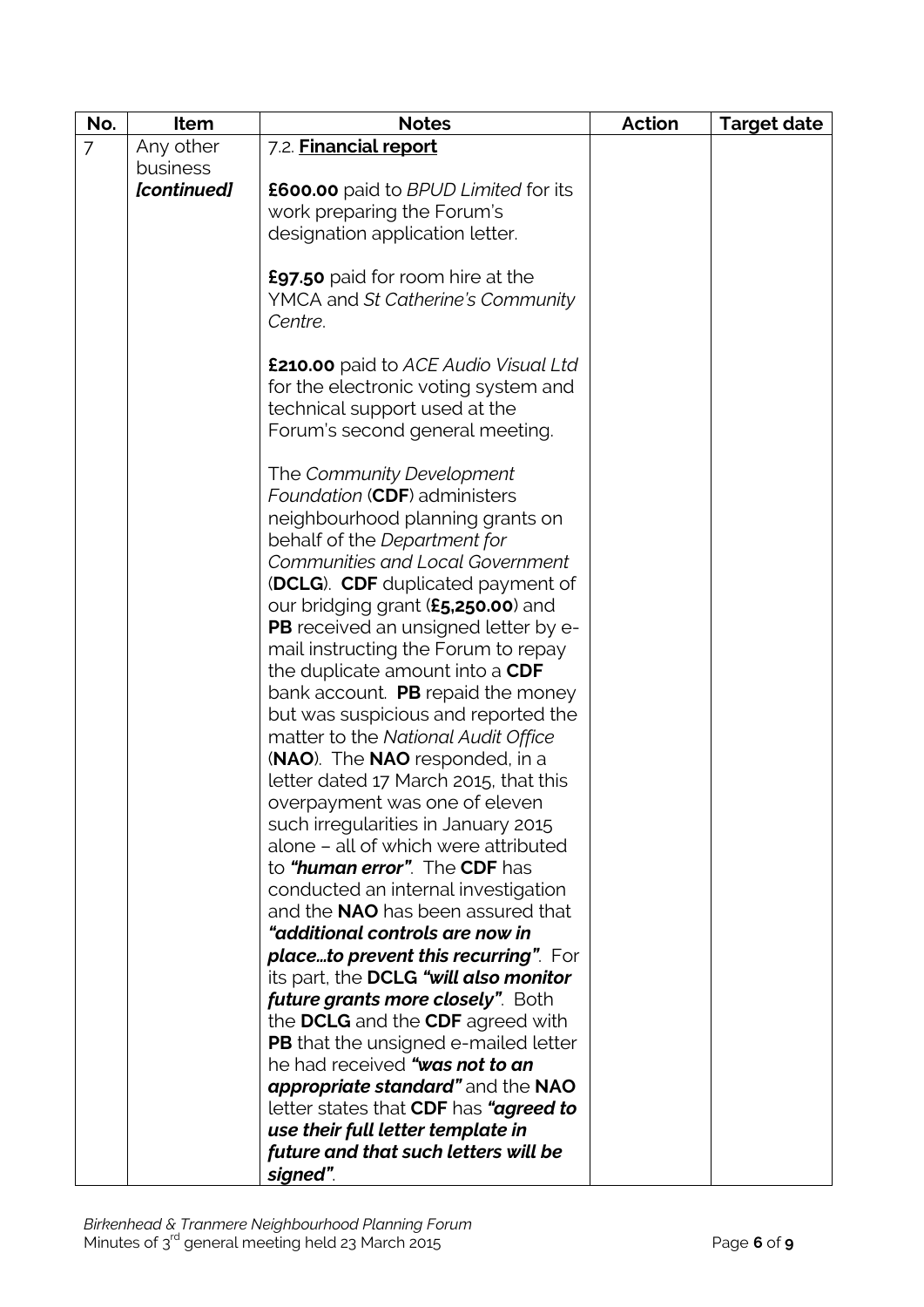| No.            | Item        | <b>Notes</b>                                                                    | <b>Action</b> | <b>Target date</b> |
|----------------|-------------|---------------------------------------------------------------------------------|---------------|--------------------|
| $\overline{7}$ | Any other   | 7.3 Wirral Conservation Areas                                                   | PB; all       | 22 Apr 2015        |
|                | business    | Forum [WCAF]                                                                    | members       |                    |
|                | [continued] |                                                                                 |               |                    |
|                |             | There are two Conservation Areas                                                |               |                    |
|                |             | within the Forum area - Hamilton                                                |               |                    |
|                |             | Square and Clifton Park. The WCAF                                               |               |                    |
|                |             | is concerned that there is evidently                                            |               |                    |
|                |             | no Conservation Area Advisory                                                   |               |                    |
|                |             | Committee (CAAC) for either of                                                  |               |                    |
|                |             | these areas and Hamilton Square in                                              |               |                    |
|                |             | particular is under threat from                                                 |               |                    |
|                |             | inappropriate development as a                                                  |               |                    |
|                |             | result of this absence of oversight.                                            |               |                    |
|                |             | <b>Clause 5b)</b> of the Forum's                                                |               |                    |
|                |             | constitution states that one of the                                             |               |                    |
|                |             | Management Committee's                                                          |               |                    |
|                |             | responsibilities shall be to: " <b>promote</b>                                  |               |                    |
|                |             | sustainable development,                                                        |               |                    |
|                |             | environmental improvement and the                                               |               |                    |
|                |             | conservation of identified heritage                                             |               |                    |
|                |             | assets through research, education                                              |               |                    |
|                |             | and practical collaboration" with                                               |               |                    |
|                |             | bodies such as <b>WCAF</b> (cf. <b>Clause</b>                                   |               |                    |
|                |             | <b>2b)</b> . It is entirely appropriate<br>therefore for the Forum to establish |               |                    |
|                |             | links with <b>WCAF</b> .                                                        |               |                    |
|                |             |                                                                                 |               |                    |
|                |             | An e-mail informative was sent to all                                           |               |                    |
|                |             | members on 7 March 2015. No                                                     |               |                    |
|                |             | objections have been received to                                                |               |                    |
|                |             | the proposal contained therein for                                              |               |                    |
|                |             | the Forum and <b>WCAF</b> to collaborate.                                       |               |                    |
|                |             | Consequently, PB has agreed to                                                  |               |                    |
|                |             | attend a meeting of <b>WCAF</b> , which is                                      |               |                    |
|                |             | scheduled to commence at 7:00pm                                                 |               |                    |
|                |             | on 22 April 2015 in Port Sunlight                                               |               |                    |
|                |             | <b>Museum</b> (aka The Lyceum).                                                 |               |                    |
|                |             | Any other Forum members with an                                                 |               |                    |
|                |             | interest in heritage issues are invited                                         |               |                    |
|                |             | to join PB at this meeting with the                                             |               |                    |
|                |             | aim of establishing a heritage                                                  |               |                    |
|                |             | workgroup, under the terms of                                                   |               |                    |
|                |             | <b>Clause 10e)</b> of the Forum's                                               |               |                    |
|                |             | constitution, which would act as a                                              |               |                    |
|                |             | de facto <b>CAAC</b> for Hamilton Square                                        |               |                    |
|                |             | (and possibly Clifton Park too).                                                |               |                    |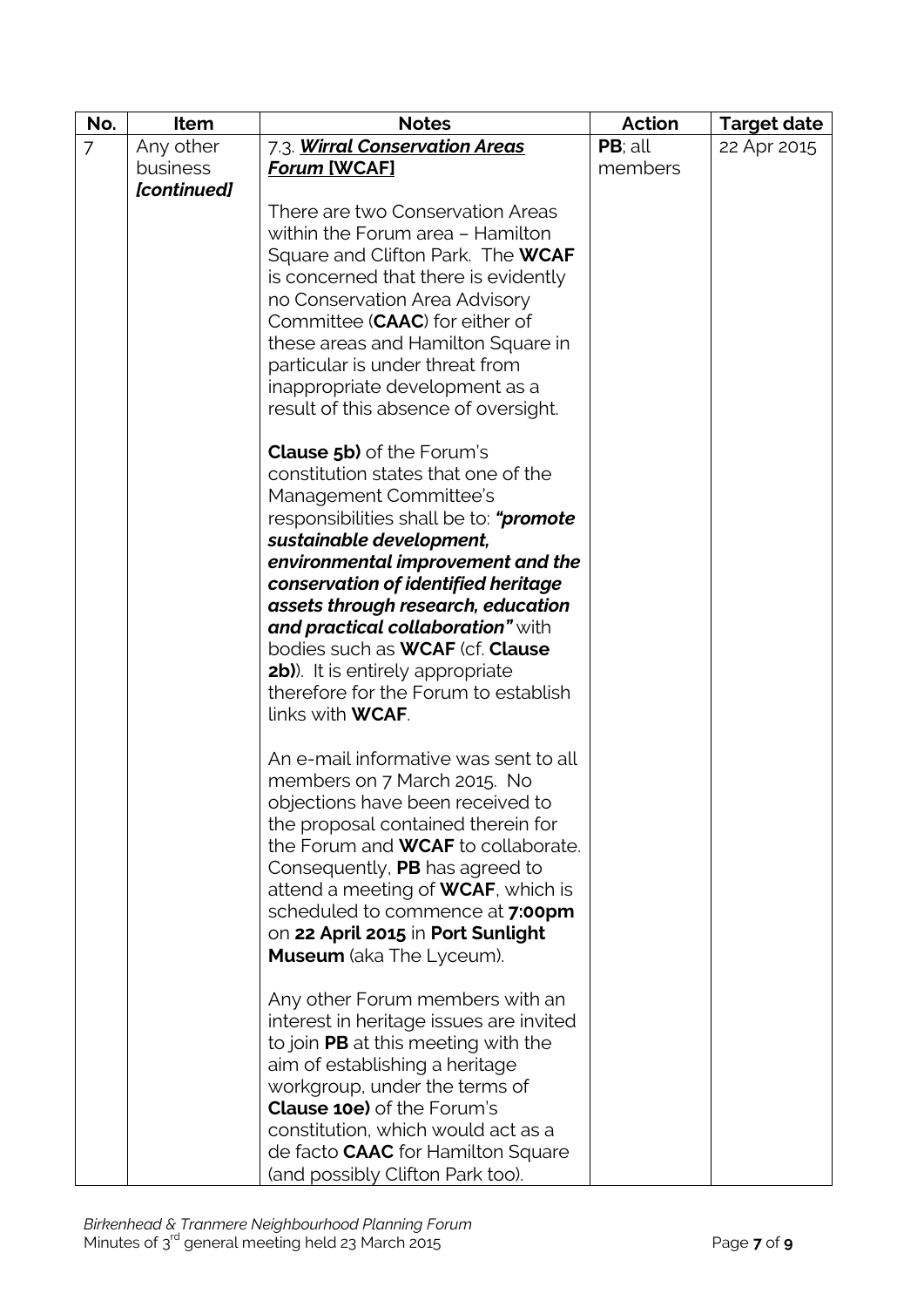| No.            | Item        | <b>Notes</b>                                                                                                                                                                                                                                                                         | <b>Action</b> | <b>Target date</b> |
|----------------|-------------|--------------------------------------------------------------------------------------------------------------------------------------------------------------------------------------------------------------------------------------------------------------------------------------|---------------|--------------------|
| $\overline{7}$ | Any other   | 7.4. Tranmere Tunnels Volunteers                                                                                                                                                                                                                                                     | All           | Ongoing            |
|                | business    | <b>Limited [TTVL]</b>                                                                                                                                                                                                                                                                | members       |                    |
|                | [continued] | <b>JC</b> and <b>DL</b> gave an impassioned<br>presentation about progress<br>towards opening Tranmere Tunnels<br>to the public.                                                                                                                                                     |               |                    |
|                |             | A huge amount of work has been<br>done with regard to securing<br>licences from the Council to ensure<br>that the tunnels will be safe for<br>people to visit in September 2015<br>during Wirral's annual Heritage<br>Open Day.                                                      |               |                    |
|                |             | <b>UPDATE (1 July 2015): JC has</b><br>announced that it will not be<br>possible to open the tunnels to the<br>public in September. Instead the<br><b>TTVL</b> structural engineer will give a<br>talk at The Williamson Art Gallery &<br>Museum at 2pm on Thursday 10<br>September. |               |                    |
|                |             | A number of different income<br>streams have been identified by<br><b>TTVL</b> to make the project<br>sustainable, including as a venue for<br>corporate confined spaces training<br>courses.                                                                                        |               |                    |
|                |             | The project has reached a stage<br>where TTVL is seeking community<br>partners, including local volunteers<br>to receive confined spaces training<br>and then act as guides.                                                                                                         |               |                    |
|                |             | It was agreed (informally) that the<br>Forum would be happy to enter into<br>a constructive working relationship<br>with TTVL as part of developing<br>potential tourism and heritage NDP<br>policies and priorities.                                                                |               |                    |
|                |             | Embargoed information is attached.<br>Please do not make these details<br>public due to problems with 'urban                                                                                                                                                                         |               |                    |